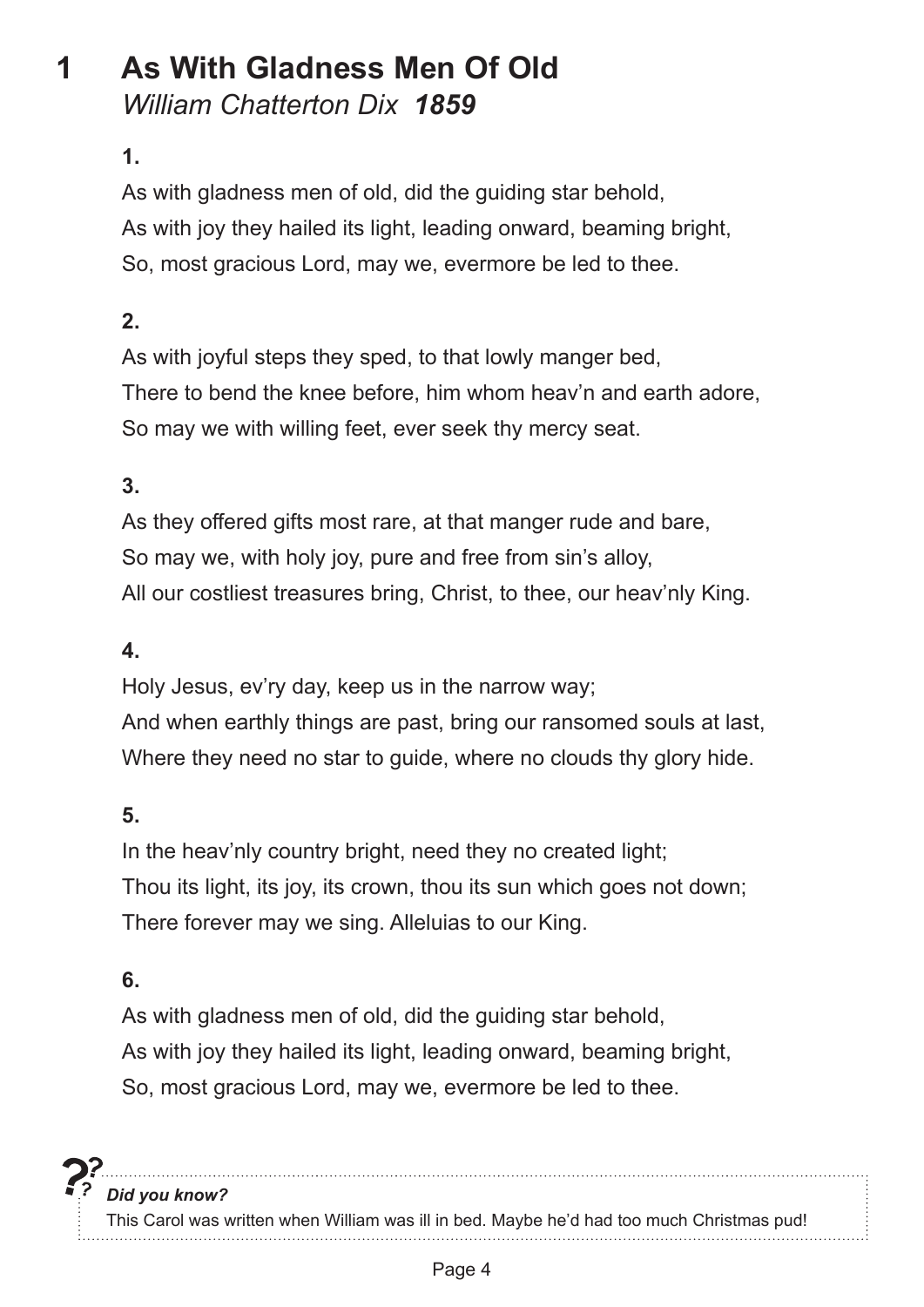# **1. As With Gladness Men Of Old 1 As With Gladness Men Of Old**



#### **2.**

As with joyful steps they sped, to that lowly manger bed, There to bend the knee before, him whom heav'n and earth adore, So may we with willing feet, ever seek thy mercy seat.

**3.**

As they offered gifts most rare, at that manger rude and bare, So may we, with holy joy, pure and free from sin's alloy,

All our costliest treasures bring, Christ, to thee, our heav'nly King. **4.**

Holy Jesus, ev'ry day, keep us in the narrow way;

And when earthly things are past, bring our ransomed souls at last, Where they need no star to guide, where no clouds thy glory hide. **5.**

In the heav'nly country bright, need they no created light; Thou its light, its joy, its crown, thou its sun which goes not down; There forever may we sing. Alleluias to our King.

**6.**

As with gladness men of old, did the guiding star behold,

As with joy they hailed its light, leading onward, beaming bright,

So, most gracious Lord, may we, evermore be led to thee.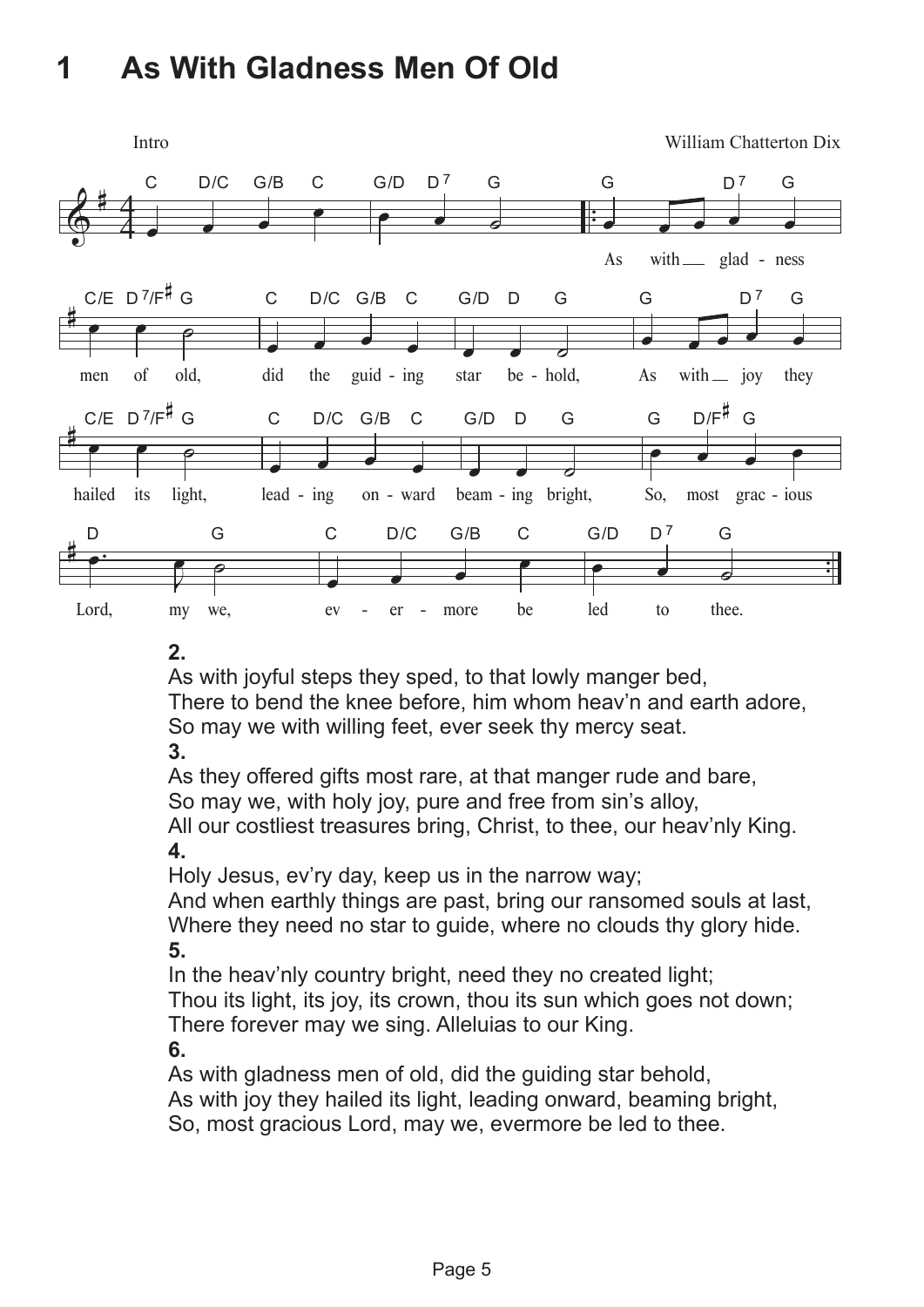## **2 Auld Lang Syne** *Robert Burns 1796*

#### **1.**

Should old acquaintance be forgot, and never brought to mind? Should old acquaintance be forgot, and old lang syne?

#### **Chorus:**

For auld lang syne, my dear, For auld lang syne, We'll take a cup of kindness yet, For auld lang syne.

#### **2.**

And surely you'll buy your pint cup! And surely I'll buy mine! And we'll take a cup o' kindness yet, for auld lang syne.

#### **Chorus:**

For auld lang syne, my dear, For auld lang syne, We'll take a cup of kindness yet, For auld lang syne.

#### **3.**

We two have run about the slopes, and picked the daisies fine; But we've wandered many a weary foot, since auld lang syne.

#### **Chorus:**

For auld lang syne, my dear, For auld lang syne, We'll take a cup of kindness yet, For auld lang syne.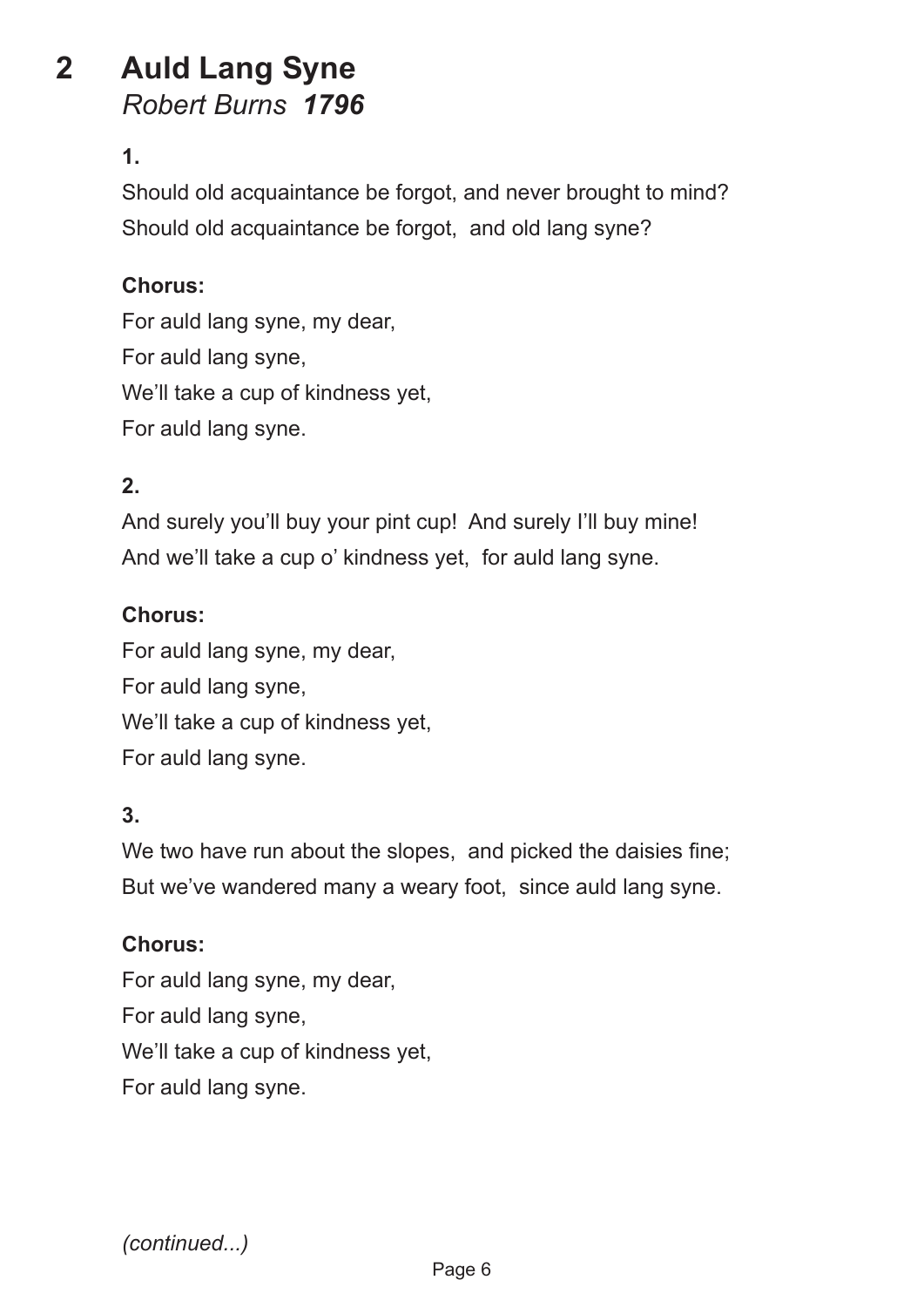**4.**

We two have paddled in the stream, from morning sun till dine; But seas between us broad have roared, since auld lang syne.

#### **Chorus:**

For auld lang syne, my dear, For auld lang syne, We'll take a cup of kindness yet, For auld lang syne.

### **5.**

And there's a hand my trusty friend! And give us hand o'thine! And we'll take a right good-will draught, for auld lang syne.

#### **Chorus:**

For auld lang syne, my dear, For auld lang syne, We'll take a cup of kindness yet, For auld lang syne.

We'll take a cup of kindness yet, For auld lang syne.

#### *Did you know?*

In countries other than Scotland the hands are often crossed from the beginning of the song at variance with Scottish custom. The Scottish practice was demonstrated by Queen Elizabeth II at the Millennium Dome celebrations for the year 2000. Some press outlets berated her for not "properly" crossing her arms, unaware that she was correctly following the Scottish tradition.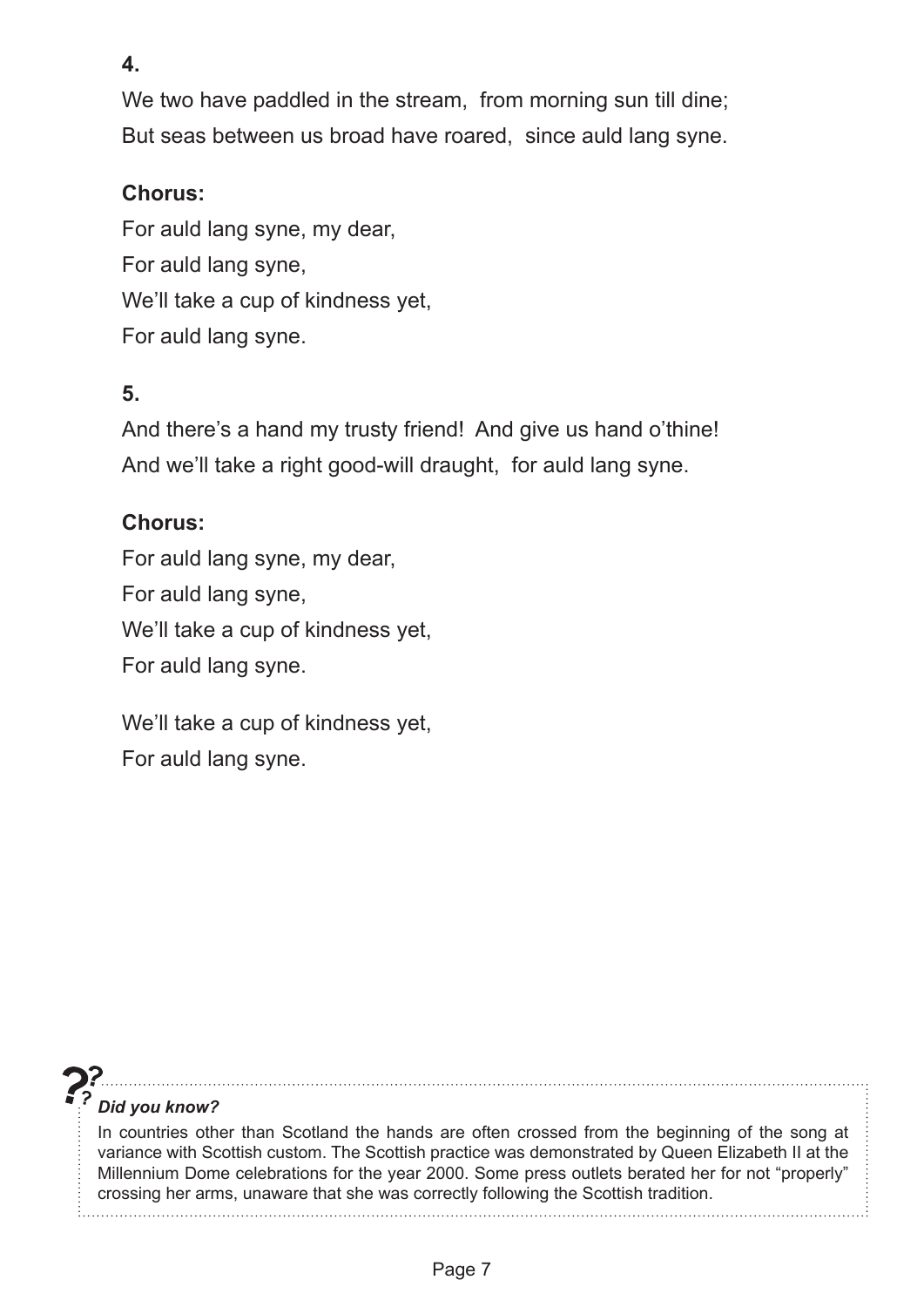# **2. Auld Lang Syne 2 Auld Lang Syne**



#### **2**.

And surely you'll buy your pint cup! And surely I'll buy mine! And we'll take a cup o' kindness yet, for auld lang syne. **Chorus** 

For auld lang syne, my dear, for auld lang syne,

We'll take a cup of kindness yet, for auld lang syne.

**3**.

We two have run about the slopes, and picked the daisies fine; But we've wandered many a weary foot, since auld lang syne.

#### **Repeat Chorus**

**4.**

We two have paddled in the stream, from morning sun till dine; But seas between us broad have roared, since auld lang syne. **Repeat Chorus**

**5.**

And there's a hand my trusty friend! And give us hand o'thine! And we'll take a right good-will draught, for auld lang syne. **Repeat Chorus**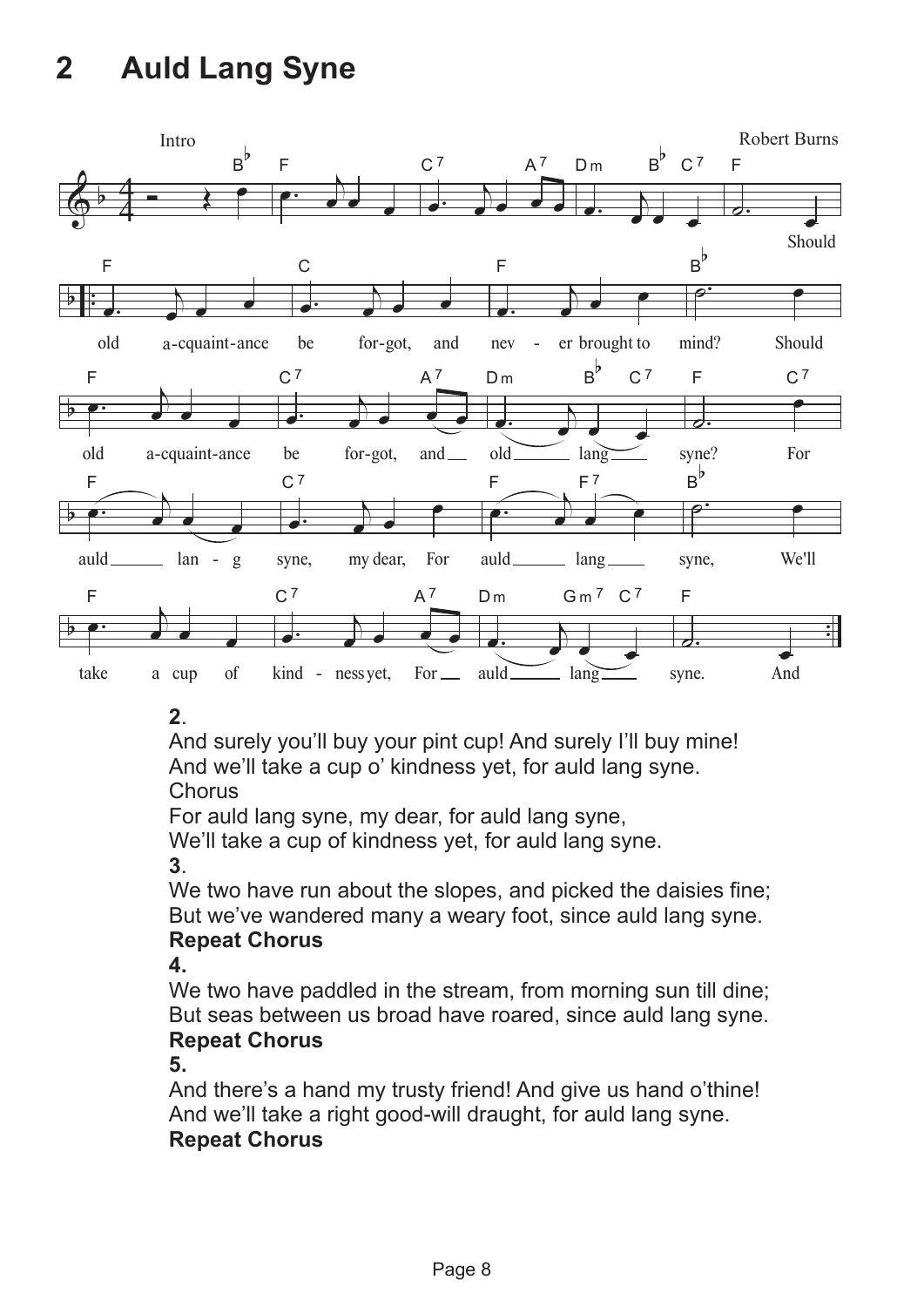## **3 Away In A Manger** *William J. Kirkpatrick 1895*

#### **1.**

Away in a manger, no crib for a bed, The little Lord Jesus laid down his sweet head. The stars in the bright sky looked down where he lay, The little Lord Jesus, asleep on the hay.

#### **2.**

The cattle are lowing, the baby awakes, But little Lord Jesus, no crying he makes, I love thee Lord Jesus, look down from the sky, And stay by my side until morning is nigh.

#### **3.**

Be near me Lord Jesus I ask thee to stay Close by me forever, and love me I pray. Bless all the dear children in thy tender care, And fit us for heaven to live with thee there.